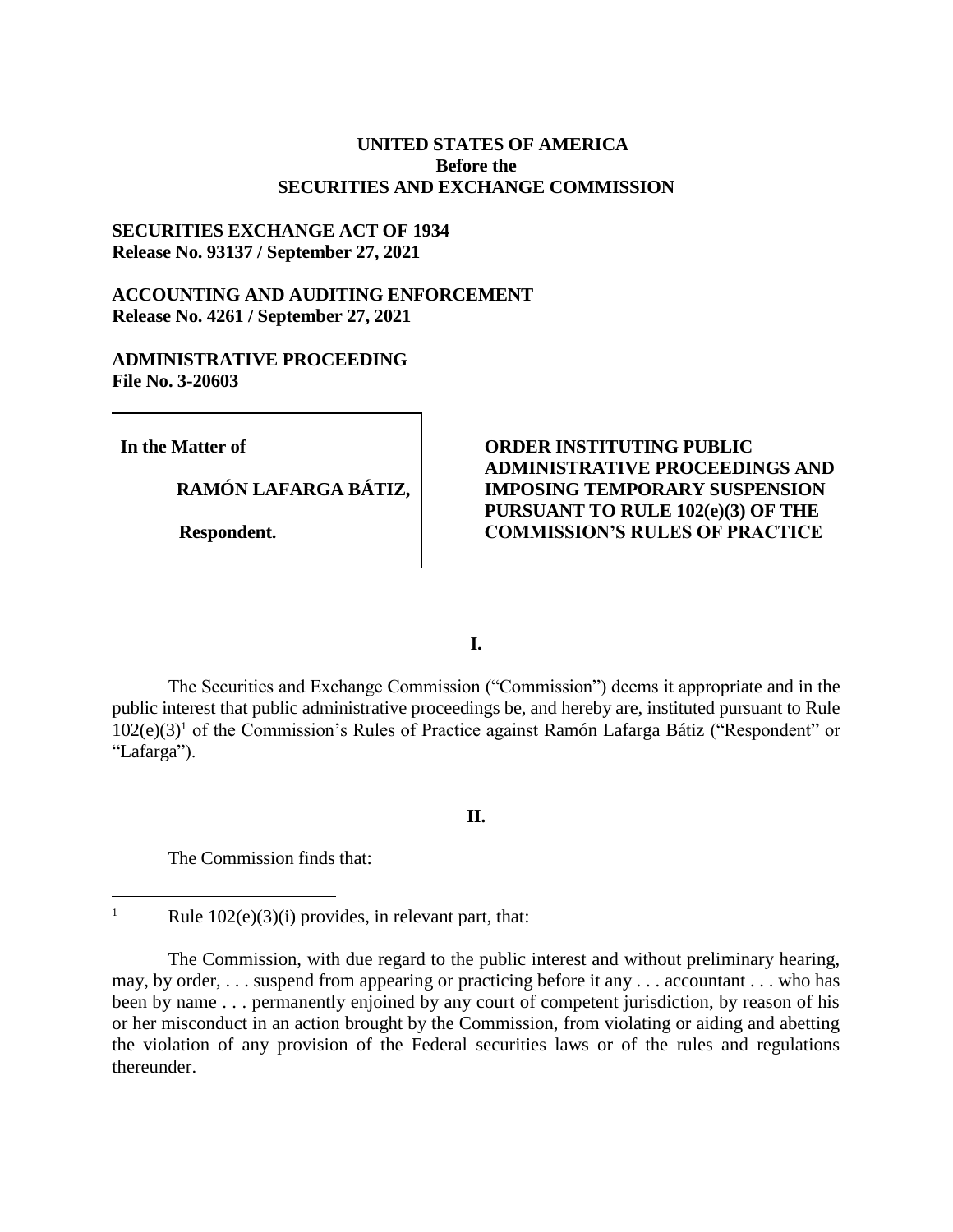### A. RESPONDENT

1. Ramón Lafarga Bátiz, age 61, a Mexican national, is a licensed *Contador Público* in Mexico. From at least 2009 until April 2014, Lafarga served as the Controller and Administrative and Accounting Officer of Desarrolladora Homex S.A.B. de C.V.

### B. CIVIL INJUNCTION

2. On June 29, 2021, the U.S. District Court for the Southern District of California entered an Order for Default Judgment against Lafarga, permanently enjoining him from future violations, direct or indirect, of Section 17(a) of the Securities Act of 1933, Sections 10(b), 13(a), 13(b)(2)(A), 13(b)(2)(B) and 13(b)(5) of the Securities Exchange Act of 1934 and Rules 10b-5, 12b-20, 13a-1, 13a-16, and 13b2-1 thereunder. Securities and Exchange Commission v. Gerardo de Nicolás, et al., Civil Action Number 17-cv-02086 (S.D. Cal.).

3. The Commission's complaint alleged that Lafarga and others engaged in a multi-billion dollar financial fraud involving Lafarga's former employer, Desarrolladora Homex S.A.B. de C.V. ("Homex"), a Mexico-based homebuilding company. In addition to Lafarga, the Commission's complaint charged Homex's former Chief Executive Officer, Gerardo de Nicolás Gutiérrez ("de Nicolás"), former Chief Financial Officer, Carlos Javier Moctezuma Velasco ("Moctezuma"), and a former manager in Homex's Operations department, Noe Corrales Reyes ("Corrales"), for their roles in the fraud. From 2010-2012, Homex reported revenue from the sale of more than 100,000 homes that it had neither built nor sold. Homex's resulting overstatements of its revenue across its annual reports filed with the Securities and Exchange Commission during the three-year period totaled at least MXN \$44 billion (USD \$3.3 billion) or 355%. The Commission's complaint alleged that Homex's annual reports for 2010 through 2012 portrayed the company as productive and financially sound, and that de Nicolás and Moctezuma certified their accuracy, when in fact the defendants knew Homex was in a dire financial state. The complaint further alleged that Lafarga directed Corrales to create a false second set of books, through which the fraud was perpetrated. The Commission's complaint also alleged that de Nicolás and Moctezuma caused Homex to enter into loan agreements with at least 13 Mexican banks, which Homex was able to repay only by additional bank borrowing, in check-kiting fashion, and that de Nicolás and Moctezuma hid the true nature of these loans from Homex's investors and mischaracterized them to Homex's auditor.

### **III.**

Based upon the foregoing, the Commission finds that a court of competent jurisdiction has permanently enjoined Lafarga, a licensed *Contador Público*, from violating the Federal securities laws within the meaning of Rule 102(e)(3)(i)(A) of the Commission's Rules of Practice. In view of these findings, the Commission deems it appropriate and in the public interest that Lafarga be temporarily suspended from appearing or practicing before the Commission.

IT IS HEREBY ORDERED that Lafarga be, and hereby is, temporarily suspended from